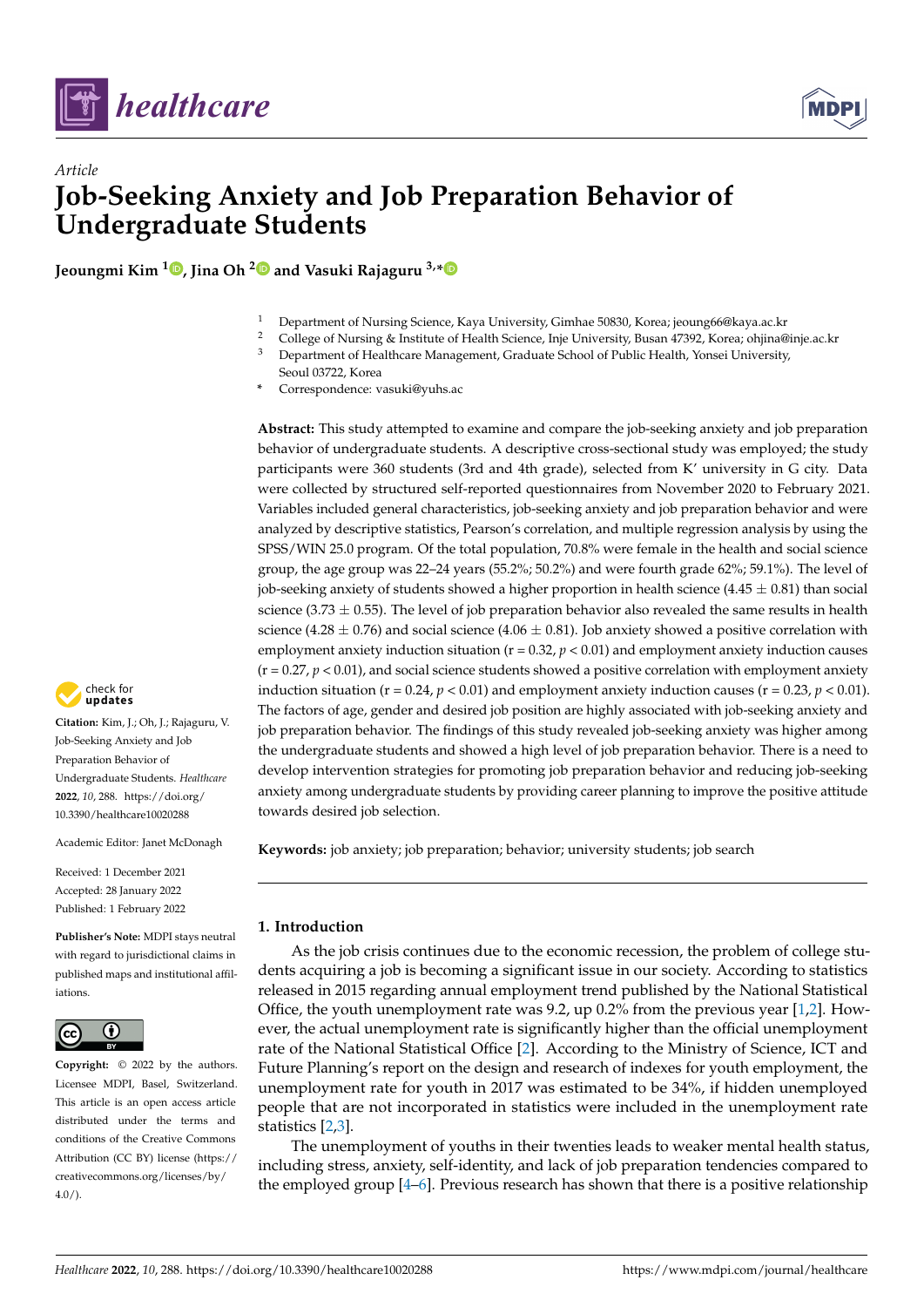between youth unemployment and deterioration of mental health [\[7](#page-9-5)[–10\]](#page-9-6). As a result of a longitudinal study for this purpose, unemployment was found to be correlated with neurotic complaints, such as depression, insomnia, poor concentration, and anxiety [\[10\]](#page-9-6).

In addition, since the career process and job performance of college students depend on individual characteristics, the socioeconomic background of the family and school characteristics, they are placed in a social atmosphere in which they must choose a college with a good reputation for an entrance examination  $[11,12]$  $[11,12]$ . A study reported that undergraduate students, who have completed formal education, believe that their success can be identified through their job [\[8,](#page-9-9)[13](#page-9-10)[–15\]](#page-10-0). However, it is difficult for young people to find a job, which leads to an increasing unemployment status of undergraduate students as soon as they have completed their course [\[15,](#page-10-0)[16\]](#page-10-1). In fact, the university counseling center and the student life research institute have shown that their anxiety and stress regarding work are quite high [\[15\]](#page-10-0). For college students, acquiring a job is a major issue in relation to economic independence; however, it can pose a threat to the mental health of anxious individuals [\[17,](#page-10-2)[18\]](#page-10-3).

Experiencing the unknown due to a perceived lack of information leads to uncertainty, which undermines an individual's ability to prepare effectively and efficiently for the future, thereby increasing the vulnerability of anxiety-related symptoms [\[14](#page-10-4)[,16–](#page-10-1)[18\]](#page-10-3). Jobseeking anxiety perceived by college students is caused by job competition, as well as the increase in the period of job preparation. According to several studies, many students spend plenty of time searching jobs on job search portals and the internet, and also seeking consultancy regarding employment [\[7](#page-9-5)[,12](#page-9-8)[,13](#page-9-10)[,15](#page-10-0)[,18\]](#page-10-3). Studies have reported that students from health science courses regard the practical experience as one of the most anxietyinducing aspects [\[8](#page-9-9)[,9\]](#page-9-11) because it requires them not only to manage social and personal challenges, but also to deal with additional demands to meet the client needs in the clinical setting in comparison with other courses. While choosing a course, college students should consider not only the means of acquiring social and economic status but also their interests and aptitudes [\[10\]](#page-9-6). However, current major studies are becoming less meaningful for studying for job preparation, while preparations for jobs, such as the acquisition of qualifications, proficiency in the English language, language training, personally delivered vocational training or work experience are increasing [\[12\]](#page-9-8).

Job preparation behavior is a process of job exploration, information collection and a capability to engage in the desired job [\[13](#page-9-10)[–15\]](#page-10-0). In order to cope with job hunting, affiliated educational institutions help students to obtain information related to jobs. Numerous research topics on job stress can be found in domestic literature [\[6](#page-9-4)[,10,](#page-9-6)[13](#page-9-10)[,18\]](#page-10-3) and studies on the relationship between job stress and physical health have been mainly conducted in the past [\[15,](#page-10-0)[17](#page-10-2)[,18\]](#page-10-3). However, there is insufficient research literature on job-seeking anxiety and job preparation among undergraduate students in different majors and the factors that affect them. In particular, studies targeting high-grade students at four-year colleges and the direct relationship between subcategories of job-seeking anxiety and job preparation activities, are meager.

Furthermore, the novel coronavirus (COVID-19) pandemic hit local economies hard, and the employment pressure among final year college students across all countries dramatically increased since March 2020 [\[19\]](#page-10-5). Studies showed a situation made worse by the COVID-19 pandemic [\[20,](#page-10-6)[21\]](#page-10-7). Under the influence of COVID-19, employment has produced a lot of uncertainty, and college graduates are more and more confused and anxious in job hunting and preparation [\[20–](#page-10-6)[22\]](#page-10-8), which has influenced many of them to be constantly looking for employment outside of their course. This preparation behavior would be considered to find a job, but seriously increases anxiety. In addition, this study also takes the pandemic into account when considering job-seeking anxiety and preparation behavior.

The purpose of this study is to attempt to examine and compare the job-seeking anxiety and job preparation behavior among third- and fourth-grade undergraduate students, as well as discovering the factors that affect them. We also hypothesized that there was a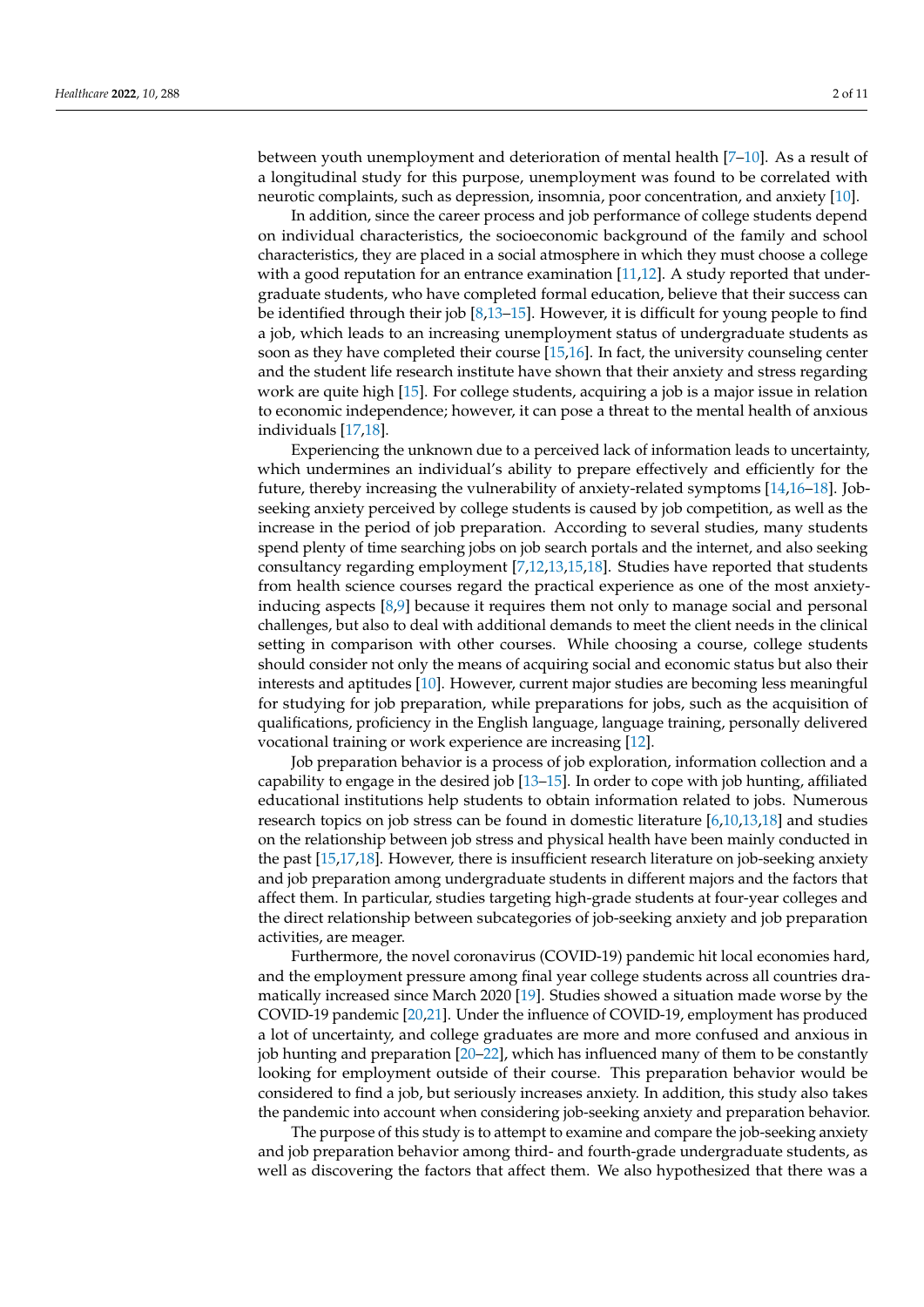significant positive correlation between job-seeking anxiety and job preparation behavior among undergraduate students.

#### **2. Materials and Methods**

# *2.1. Study Design*

This study focused on a descriptive cross-sectional design using a self-reported questionnaire to analyze and identify the job-seeking anxiety and job preparation behavior of undergraduate students belonging to health sciences and social sciences.

#### *2.2. Setting and Sample*

The study participants were selected from the K' university, G city, in Korea. Students from the third and fourth grades were chosen to participate in the study. The required sample size was calculated by using the G power 3.1.9 program, at 0.05 level of significance, 0.05, a power of 0.90, effect size of 0.15 and with 13 independent variables. An average of sample size of 195 and over are allowed as per sampling power. However, our study included 360 students and met the sampling power.

A convenient sample technique was used by following the ethical approval. University students were invited to participate by a recruitment notice and social network system (SNS) and included the study purpose and methods. Students' responses were obtained in the form of an expression of interest to participate in this study. A total of 400 undergraduate students were called for data collection. The undergraduate students were classified into the following categories: health science and social science (social welfare and education). The survey was conducted by a self-reported questionnaire, and a total of 400 copies were distributed. The final analysis included 360 (90%) surveys, while the remaining 40 (10%) were excluded due to missed data, including the questionnaires that were not completed within the given time period.

#### *2.3. Instruments*

The study tools that were employed included the Korean version of a self-reported questionnaire. The general characteristics of the students were age, sex, grade, perception of job-seeking behavior, source of information (job-related), desired occupation, selfperception of job preparation and self-perception of job anxiety. Two tools were used to address the job-related anxiety and preparation behavior: (1) 28 items of job-seeking anxiety; (2) 40 items of job preparation behavior.

The job-seeking anxiety tool was developed by Cho [\[23\]](#page-10-9). It consists of 28 items and subscales, including psychological and physical anxiety (10 items), induction of job anxiety (11 items) and cause job anxiety (7 items), measured on a 5-point Likert scale ranging from 1 (strongly not agree) to 5 (strongly agree). The higher scores indicate a higher level of job-seeking anxiety. The reliability of the tool is Cronbach's  $\alpha$  = 0.95. For this study, the Cronbach's  $\alpha$  was 0.96, implying that the study was reliable.

The job preparation behavior tool was developed by Oh [\[24\]](#page-10-10), Korea Job Information Service. The tool consists of 40 items and sub-domains, which include formal information of job search (8 items), informal job information of job searches (10 items), preliminary job preparation (15 items) and job preparation behavior (7 items). The scores are measured on a 4-point Likert scale, and the higher scores indicate an extending level of job preparation. The reliability of the instrument in this study is Cronbach's  $\alpha$  =0.96, while in our study, Cronbach's  $\alpha$  = 0.92.

#### *2.4. Data Collection*

The researcher randomly selected the students who qualified to participate in this study. Students were invited to participate in the study by an indirect notification due to the COVID-19 outbreak. The selected questionnaire was distributed and collected as per the student's convenience regarding place and time. Data were collected from November 2020 to February 2021. All of the participants completed written consent prior to filling the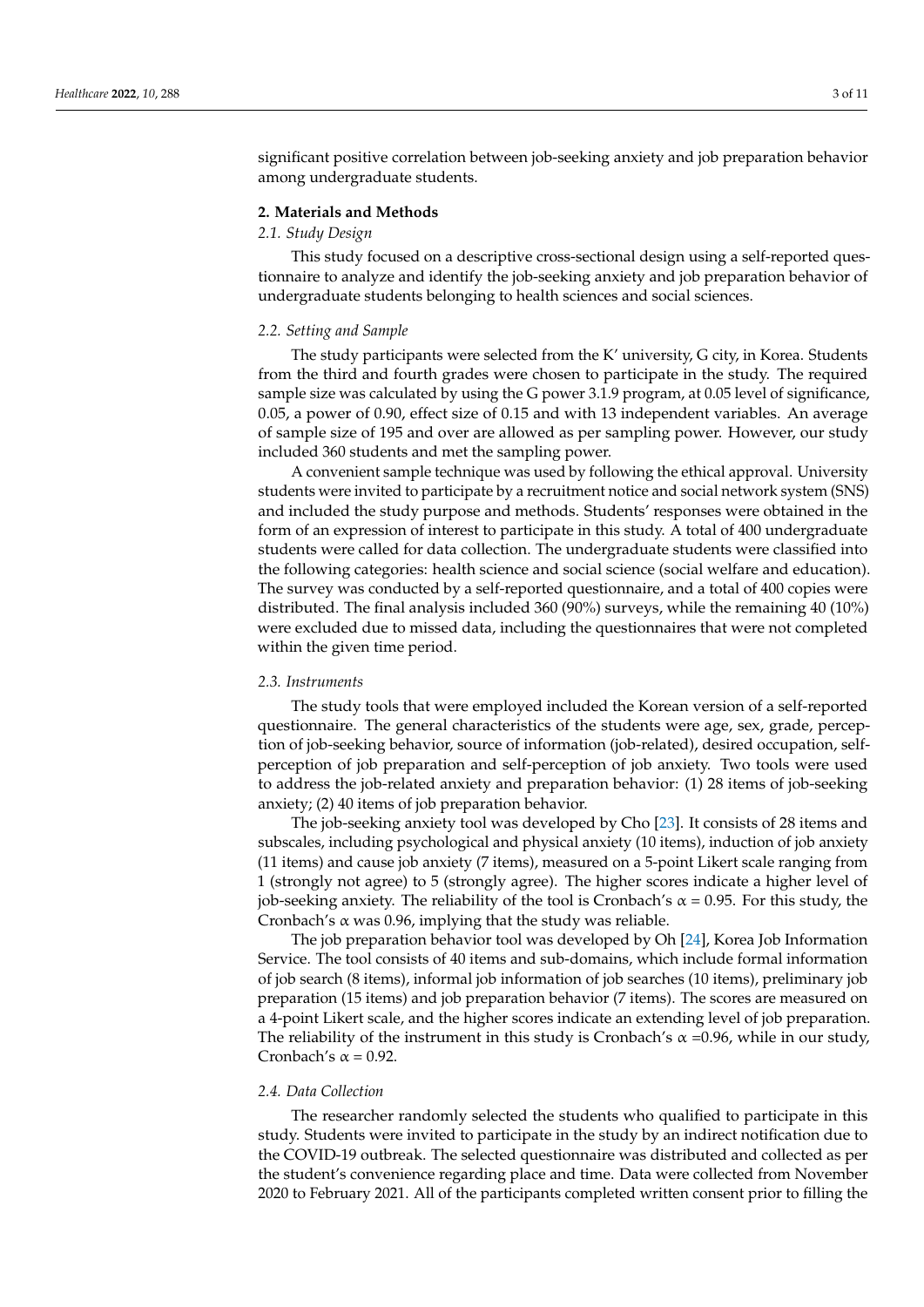self-reported questionnaire, and the total process took about 40 min to complete. All of the collected questionnaires were reviewed as soon as the questionnaire was completed, and the participants were requested to provide supplementary information, if necessary.

## *2.5. Ethical Considerations*

In order to perform this study, ethical approval was obtained from the Institutional Bioethics Committee (IRB-320) of K' University. The purpose and research process were explained, and permission was obtained from each department head prior to the data collection. The participants were informed of the voluntary participation, and they had the liberty to withdraw at any time. Moreover, they were provided with a written consent form, after receiving instruction, regarding the research purpose, methodology, the expected effects and the response.

#### *2.6. Data Analysis*

The collected data were analyzed using IBM SPSS 25.0 program. The socioeconomic characteristics of the undergraduate students were indicated in frequency, percentage, means and standard deviations, respectively. The level of job anxiety and preparation behavior was calculated by independent t-test, ANOVA and Scheffe's test with a 5% level of significance. Variance inflation factor (VIF) was used to identify the degree of multicollinearity. The relationship between the variables was analyzed by Pearson's correlation coefficient. Stepwise regression analysis was performed by using the association between undergraduate students' demographic variables, job anxiety and job preparation behavior. The statistical significance was calculated at the level of *p* < 0.5.

#### **3. Results**

#### *3.1. Comparison of General Characteristics of Subjects by Major Series*

The study population included 360 undergraduate students. The general characteristics are shown in Table [1.](#page-4-0) It can be seen that most of the participants were female (70.8%) and there was a significant difference between male and female students (<0.001). The age group of 22–24 years (55.2%; 52.7%) was the most common in both fields. Most of the students were in fourth grade (62%; 59.1%), and their parents' monthly income was <200 (10.000) won (44%; 60%). Both the groups demonstrated job-seeking behavior  $(Yes = 62.4\%; 86.4\%)$  and utilized the university job café (56%; 50%) to seek information regarding jobs. The desired job selection for students of health science was professional, related to the same field (78%), while for social sciences students, it was business and others (54.5%). Job-seeking anxiety and preparation were commonly found among both groups. All of the general characteristics showed significant differences at  $p < 0.05$  level except preliminary preparation of a job (Table [1\)](#page-4-0).

#### *3.2. Comparison of Job Preparation Behavior and Job-Seeking Anxiety of Undergraduate Students*

The comparison of job-seeking anxiety and job preparation behavior is shown in Table [2.](#page-4-1) The mean total scores of health science students on job-seeking anxiety ( $F = 6.51 \pm 0.76$ , *p* < 0.001) showed significant differences, and the mean scores of subscales included employment anxiety state (F = 5.81; *p* < 0.001), employment anxiety induction situation (8.91;  $p < 0.001$ ) and employment anxiety induction causes (F = 3.25;  $p < 0.05$ ).

The total mean scores on job preparation behavior ( $F = 8.21$ ;  $p < 0.05$ ) showed a higher proportion than job-seeking anxiety. The subscale results of job preparation behavior  $(F = 8.21; p < 0.05)$  showed a higher association than job-seeking anxiety. The subscales included official search for employment information  $(F = 8.21; p < 0.05)$ , informal search for employment (F = 8.21;  $p < 0.05$ ), information (F = 8.21;  $p < 0.05$ ), preliminary employment preparation behavior ( $F = 8.21$ ;  $p < 0.05$ ) and authentic employment preparation behavior (F = 8.21; *p* < 0.05).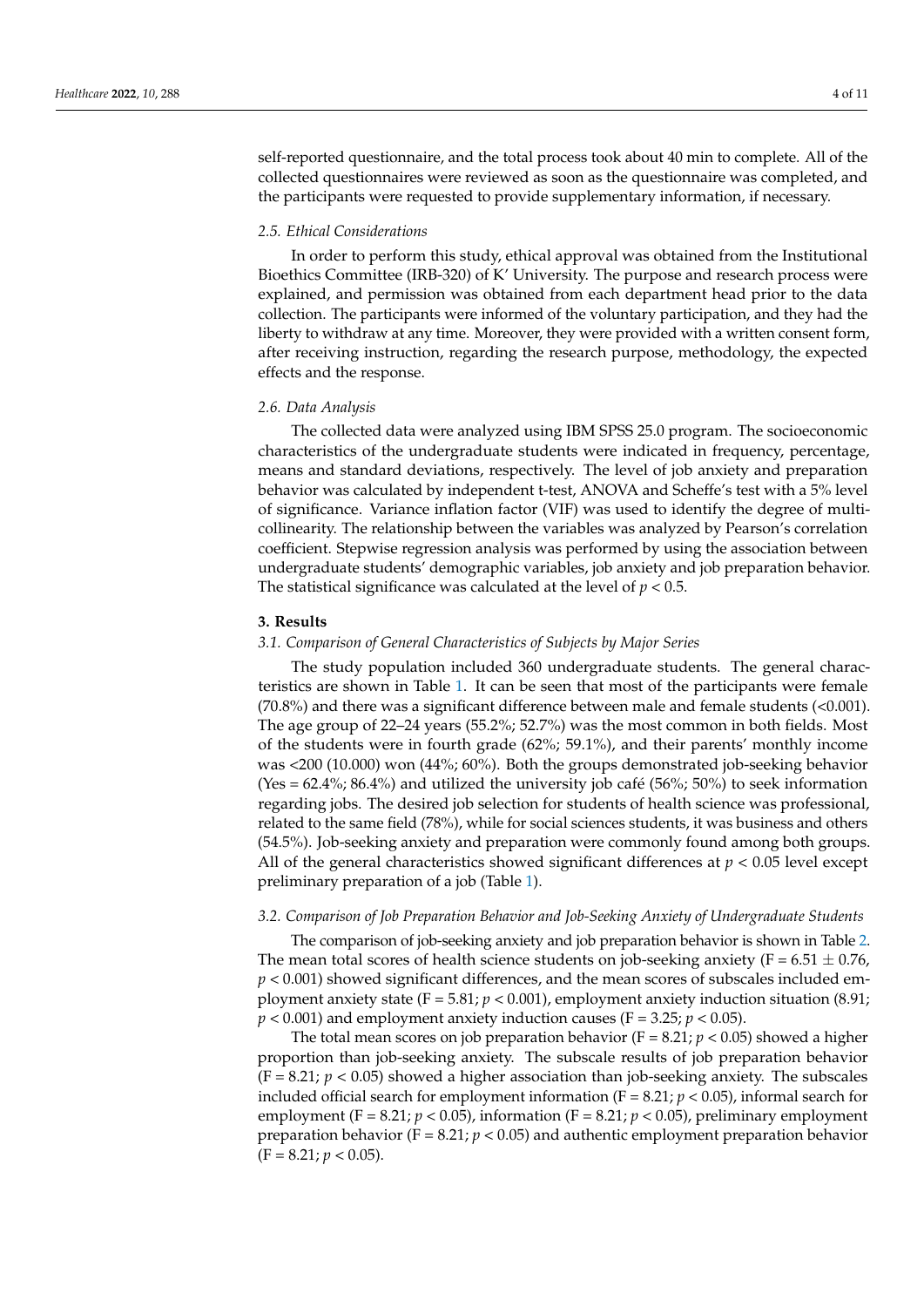|                         | Categories             | <b>Health Science</b> |      | <b>Humanity and Social Science</b> |      | $(p)$ * |  |
|-------------------------|------------------------|-----------------------|------|------------------------------------|------|---------|--|
| Characteristics         |                        | N                     | $\%$ | $\mathbf N$                        | $\%$ |         |  |
|                         | <b>Total</b>           | 250                   | 69   | 110                                | 31   |         |  |
| Gender                  | Male                   | 73                    | 29.2 | 46                                 | 41.8 | < 0.001 |  |
|                         | Female                 | 177                   | 70.8 | 64                                 | 58.2 |         |  |
|                         | $19 - 21$              | 72                    | 28.8 | 37                                 | 33.6 |         |  |
| Age (years)             | $22 - 24$              | 138                   | 55.2 | 58                                 | 52.7 | < 0.001 |  |
|                         | $\geq$ 25              | 40                    | 16.0 | 15                                 | 13.6 |         |  |
|                         | Third                  | 95                    | 38.0 | 45                                 | 40.9 |         |  |
| Grade                   | Fourth                 | 155                   | 62.0 | 65                                 | 59.1 | 0.021   |  |
|                         | < 200                  | 110                   | 44.0 | 66                                 | 60.0 |         |  |
| Parent monthly income   | 200-400                | 92                    | 36.8 | 25                                 | 22.7 | 0.033   |  |
| $(10,000 \text{ won})$  | >400                   | 48                    | 19.2 | 19                                 | 17.3 |         |  |
| Preliminary preparation | Yes                    | 188                   | 75.2 | 75                                 | 68.2 |         |  |
| of job                  | N <sub>o</sub>         | 62                    | 24.8 | 35                                 | 31.8 | 0.421   |  |
|                         | University job cafe    | 140                   | 56.0 | 55                                 | 50.0 |         |  |
| Source of information   | Internet and SNS       | 85                    | 34.0 | 40                                 | 36.4 | 0.008   |  |
|                         | Consultant and others  | 25<br>10.0<br>15      |      | 13.6                               |      |         |  |
|                         | Profession oriented    | 195                   | 78.0 | 35                                 | 31.8 |         |  |
| Desired occupation      | Education and research | 40                    | 16.0 | 15                                 | 13.6 | 0.002   |  |
|                         | Business and others    | 15                    | 6.0  | 60                                 | 54.5 |         |  |
| Job preparation         | Yes                    | 204                   | 81.6 | 87                                 | 79.1 |         |  |
| behavior                | No                     | 46                    | 18.4 | 23                                 | 20.9 | 0.006   |  |
|                         | Yes                    | 185                   | 74.0 | 75                                 | 68.2 |         |  |
| Job-seeking anxiety     | No                     | 65                    | 26.0 | 35                                 | 31.8 | < 0.001 |  |

<span id="page-4-0"></span>Table 1. Sociodemographic characteristics of undergraduate students (N = 360).

\* = Chi-square test; SNS = Social network service.

<span id="page-4-1"></span>**Table 2.** Comparison levels of job-seeking anxiety and job preparation behavior characteristics of undergraduate students ( $N = 360$ ).

| <b>Characteristics</b>      |             | Health Science <sup>a</sup>     | Humanity and<br>Social Science <sup>b</sup> | t or $F(p)$<br>Scheffé |
|-----------------------------|-------------|---------------------------------|---------------------------------------------|------------------------|
|                             |             | $(n = 250, 69\%)$<br>$M \pm SD$ | $(n = 110, 31\%)$<br>$M + SD$               |                        |
| Job-seeking<br>anxiety      | Total       | $4.45 \pm 0.81$                 | $3.73 \pm 0.55$                             | 6.51(<0.001)<br>a > b  |
|                             | <b>EAS</b>  | $4.31 \pm 0.90$                 | $3.26 \pm 0.51$                             | $5.81 (\leq 0.001)$    |
|                             | <b>EAIS</b> | $4.42 + 0.81$                   | $4.31 \pm 0.31$                             | $8.91 (\leq 0.001)$    |
|                             | EAIC        | $4.62 \pm 0.75$                 | $3.62 \pm 0.81$                             | 3.25(0.002)            |
|                             | Total       | $4.28 + 0.76$                   | $4.06 + 0.81$                               | 8.21 (0.001)<br>a > b  |
| Job preparation<br>behavior | OSEI        | $4.41 \pm 0.83$                 | $3.81 \pm 0.87$                             | $9.72 \, (\leq 0.001)$ |
|                             | <b>ISEI</b> | $3.98 \pm 0.78$                 | $4.02 \pm 0.65$                             | 5.24(0.003)            |
|                             | <b>PEPB</b> | $4.34 \pm 0.59$                 | $4.49 \pm 0.72$                             | 5.12(0.008)            |
|                             | AEPB        | $4.39 \pm 0.88$                 | $3.91 \pm 0.94$                             | 4.07(0.014)            |

M = mean; SD = standard deviation; EAS = employment anxiety state; EAIS = employment anxiety induction situation; EAIC = employment anxiety induction causes; OSEI = official search for employment information; ISEI = informally search for employment information; PEPB = preliminary employment preparation behavior; AEPB = authentic employment preparation behavior.

The overall findings revealed that job-seeking health science students had the highest job-seeking anxiety (4.45  $\pm$  0.81) and job preparation behavior (4.28  $\pm$  0.76) compared to the social science students, showing a significant difference at  $p < 0.05$  level (Table [2\)](#page-4-1).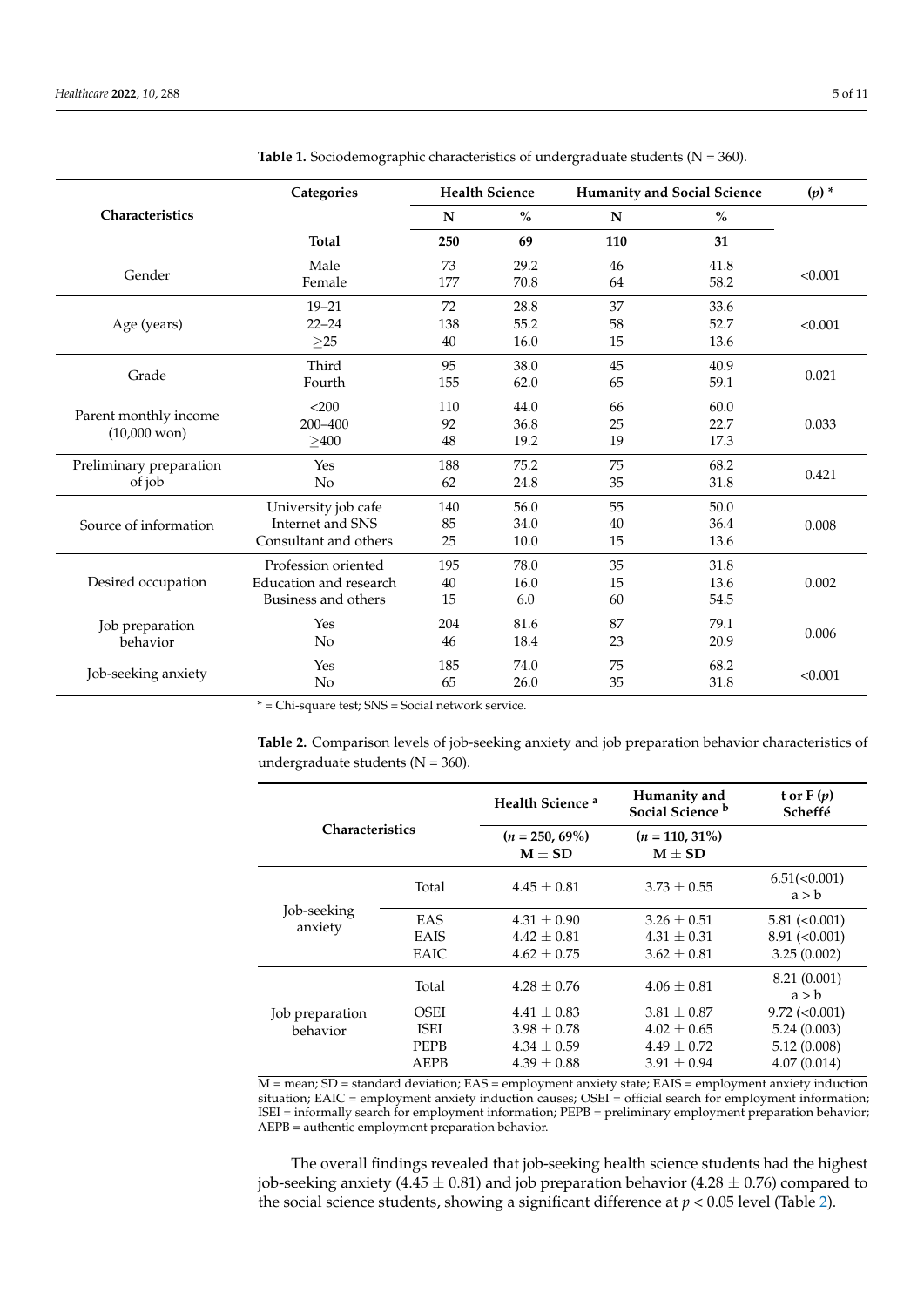## *3.3. Correlation between Job-Seeking Anxiety and Job Preparation Behavior of Undergraduate Students*

As a result of the correlation between job-seeking anxiety and job preparation behavior among undergraduate students, a statistically significant correlation was seen between job-seeking anxiety and variables (Table [3\)](#page-5-0) of health science students. In the job-anxiety state, they showed a positive correlation with employment anxiety induction situation  $(r = 0.32, p < 0.01)$  and employment anxiety induction causes  $(r = 0.27, p < 0.01)$ . A social correlation of science students' employment anxiety state showed a positive correlation with employment anxiety induction situation  $(r = 0.24, p < 0.01)$  and employment anxiety induction causes ( $r = 0.23$ ,  $p < 0.01$ ) (Table [3\)](#page-5-0).

<span id="page-5-0"></span>**Table 3.** Correlations between job-seeking anxiety and job-preparation behavior of undergraduate students ( $N = 360$ ).

| Variables                   |                                | Categories  | $\mathbf{1}$ | $\mathbf{2}$   | 3    |   |
|-----------------------------|--------------------------------|-------------|--------------|----------------|------|---|
| Job-seeking<br>anxiety      |                                | EAS         | 1            |                |      |   |
|                             | Health science                 | <b>EAIS</b> | $0.32*$      | 1              |      |   |
|                             |                                | EAIC        | $0.27*$      | $0.28**$       | 1    |   |
|                             | Humanity and<br>social science | EAS         | 1            |                |      |   |
|                             |                                | <b>EAIS</b> | $0.24**$     | 1              |      |   |
|                             |                                | EAIC        | $0.23*$      | $0.25*$        | 1    |   |
| <b>Variables</b>            |                                | Categories  | $\mathbf{1}$ | $\overline{2}$ | 3    | 4 |
| Job preparation<br>behavior | Health science                 | <b>OSEI</b> | 1            |                |      |   |
|                             |                                | <b>ISEI</b> | $0.18**$     | $\mathbf{1}$   |      |   |
|                             |                                | <b>PEPB</b> | $0.21*$      | $0.34*$        | 1    |   |
|                             |                                | AEPB        | $0.12*$      | $0.37*$        | 0.41 | 1 |
|                             | Humanity and<br>social science | <b>OSEI</b> | 1            |                |      |   |
|                             |                                | ISEI        | $-0.29$      | 1              |      |   |
|                             |                                | <b>PEPB</b> | $0.24*$      | $0.3*$         | 1    |   |
|                             |                                | AEPB        | $-0.23$      | $0.29*$        | 0.19 | 1 |

 $\overline{f} = p < 0.01$ ;  $\overline{f} = p < 0.001$ ; EAS = employment anxiety state; EAIS = employment anxiety induction situation; EAIC = employment anxiety induction causes; OSEI = official search for employment information; ISEI = informally search for employment information; PEPB = preliminary employment preparation behavior; AEPB = authentic employment preparation behavior.

In the findings of the job preparation behavior of health science students, it can be seen that official search for employment information, informal search for employment information ( $r = 0.18$ ,  $p < 0.001$ ), preliminary employment preparation behavior ( $r = 0.271$ )  $p < 0.01$ ) and authentic employment preparation behavior ( $r = 0.12$ ,  $p < 0.01$ ) showed positive correlations. However, for social science students, employment information had a negative correlation with informal search for employment information (r = −0.29; *p* = 0.047) and official search for authentic employment preparation behavior ( $r = -0.23$ ;  $p = 0.052$ ) (Table [3\)](#page-5-0).

#### *3.4. Factors Affecting Job-Seeking Anxiety and Job Preparation Behavior of Undergraduate Students*

Multiple regression analysis findings of the health science students, scored as a dependent variable, showed that job-seeking anxiety (β = 0.39, *p* < 0.001) was most related, followed by job preparation behavior (β = 0.32, *p* < 0.001). In particular, an explanatory power of these variables was 21.5% (R2 = 0.215, adjusted R2 = 0.205, F = 12.8, *p* < 0.001) in the health science students (Table [4\)](#page-6-0).

In terms of social science students' scores, with selected dependent variables, it was revealed that job preparation behavior (β = 0.51, *p* < 0.001) was more relatable than jobseeking anxiety ( $β = 0.18, p < 0.001$ ). An explanatory power of these variables was 39.2% (R2 = 0.392, adjusted R2 = 0.37,4 F = 30.12, *p* < 0.001) for the health science students (Table [4\)](#page-6-0).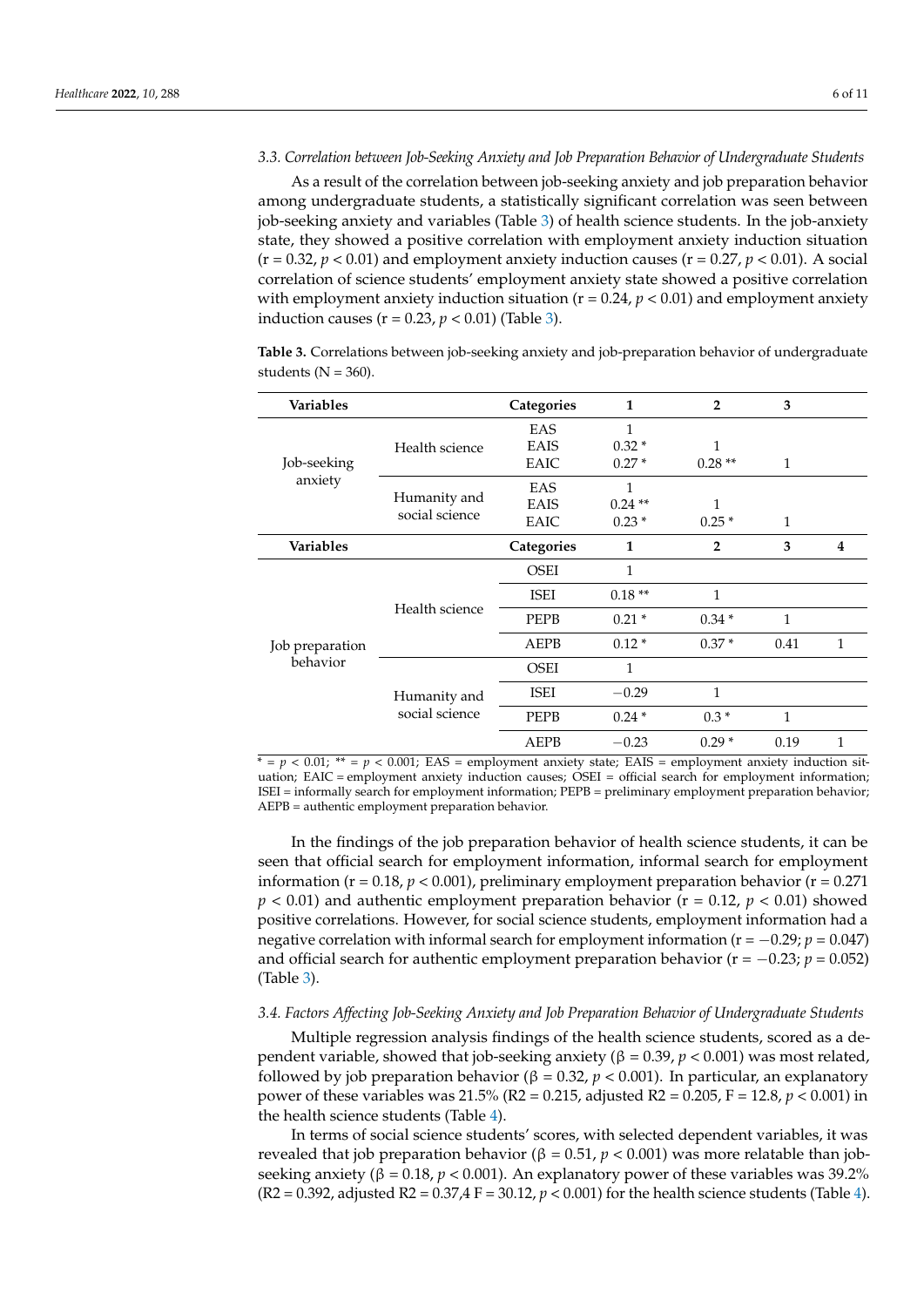| <b>Variables</b>                                              | B                                                              | <b>SE</b> | β    |      | $\boldsymbol{p}$ | <b>VIF</b> |  |
|---------------------------------------------------------------|----------------------------------------------------------------|-----------|------|------|------------------|------------|--|
|                                                               | <b>Health Science</b>                                          |           |      |      |                  |            |  |
| Age <sup><math>+</math></sup> Grade <sup><math>+</math></sup> | 0.11                                                           | 0.02      | 0.13 | 3.72 | 0.008            | 1.06       |  |
|                                                               | 0.14                                                           | 0.03      | 0.25 | 3.56 | 0.004            | 1.08       |  |
| Job preparation behavior                                      | 0.24                                                           | 0.04      | 0.32 | 3.88 | < 0.001          | 1.13       |  |
| Job-seeking anxiety                                           | 0.28                                                           | 0.04      | 0.39 | 5.07 | < 0.001          | 1.22       |  |
|                                                               | $R^2$ = 0.215, adjusted $R^2$ = 0.205, F = 12.8, p < 0.001     |           |      |      |                  |            |  |
|                                                               | Humanity and Social science                                    |           |      |      |                  |            |  |
| Age <sup><math>+</math></sup> Grade <sup><math>+</math></sup> | 0.14                                                           | 0.12      | 0.31 | 5.11 | 0.003            | 1.17       |  |
|                                                               | 0.38                                                           | 0.05      | 0.44 | 3.56 | 0.025            | 2.64       |  |
| Job preparation behavior                                      | 0.32                                                           | 0.09      | 0.51 | 5.40 | < 0.001          | 4.03       |  |
| Job-seeking anxiety                                           | 0.16                                                           | 0.08      | 0.18 | 2.11 | < 0.001          | 3.51       |  |
|                                                               | $R^2 = 0.392$ , adjusted $R^2 = 0.37$ , 4 F = 30.12, p < 0.001 |           |      |      |                  |            |  |

<span id="page-6-0"></span>**Table 4.** Multiple regression analysis of undergraduate student's job-seeking anxiety and job preparation behavior characteristics ( $N = 360$ ).

B = unstandardized regression coefficient; SE = standard error; β= standardized coefficients; VIF = variance inflation factor; † dummy variable.

## **4. Discussion**

The purpose of this study was to identify the job-seeking anxiety and job preparation behaviors among undergraduate students. Most of the study participants were female in both groups. The maximum age group was 22–24 years, and most of them were fourth grade students. The findings from this study are consistent with those from other studies [\[6](#page-9-4)[–11\]](#page-9-7). It could be seen that the main causes in female participants are that most of the jobseeking anxiety is due to unknown fear about lack of employment support, followed by the lack of self-confidence, worry, and prospects. These results are consistent with those of most studies conducted on health science students. Job-related anxiety is not a particular phenomenon for health or humanity science students. Actually, it is very common in Korea.

Economic conditions, including a parental monthly income of less than 200 won (Korean Own), were found to be higher in both groups and preliminary preparation of job was also more significant among health science students than social science. This difference is due to the unique characteristics of the students based on their desired job or to enter a standardized job position. It has been reported that preliminary preparation behavior changes with gender and age, and the desired position has a positive effect on the job-seeking behavior (12–14).

There were significantly more differences in desired job search and job preparation behavior than preliminary job preparation. It was found that the health science students prepared in advance for their desired job and institution, whereas the social science students did not. This was reported based on the employment rate by the department of the Ministry of Education [\[16\]](#page-10-1). In addition, these results showed that students feel confident about finding work, but anxious about starting their career [\[21\]](#page-10-7). This anxiety has been there since before the current pandemic for many students, but for almost a third, the current circumstances have exacerbated these conditions. Universities need to provide as much support as they can for students who are entering the labor market in such uncertain times and employers need to be mindful of these results in their hiring processes.

In other words, college students who cannot tolerate uncertainty will have an anxiety tendency when selecting a career because they cannot hope effectively without knowing the correct result [\[25\]](#page-10-11). This also showed that anxiety was a common emotional experience in the face of some situations [\[26\]](#page-10-12). Since the desired job of the health science department related job is already known well. Additionally, this study showed that the source of information related to the desired job of the students is highly significant. A study related to the use of the university job cafe and job information site [\[15\]](#page-10-0) showed a significant number of students seeking jobs. This result is similar to the results of studies conducted in Korea [\[12](#page-9-8)[–14,](#page-10-4)[24–](#page-10-10)[29\]](#page-10-13). Therefore, it is necessary for university students who are preparing for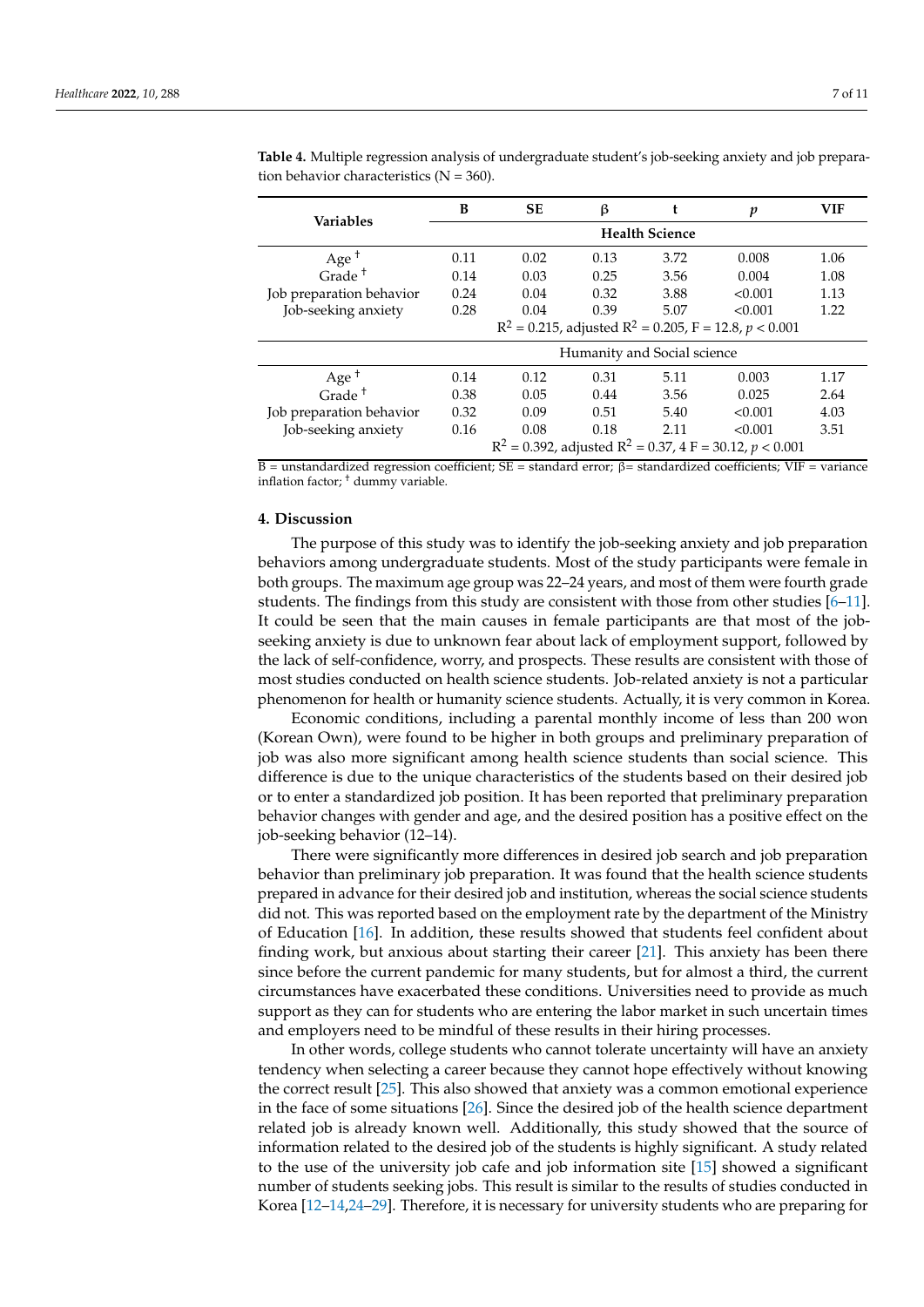a job to freely use facilities and systems that can provide job-related information smoothly through the Internet and provide personalized job information according to their major.

On the other hand, the college curriculum and job-related information on campus can help prepare students for their jobs. These results show that the current universities are reflecting the demands of the industry, future social change, and industrial demand in the university education in order to nurture field-oriented manpower according to government policy [\[25\]](#page-10-11). The most preferred occupational fields are education service industry, healthcare, social science, health and social welfare business and personal service industry.

The results of this study are as follows. First, the degree of job anxiety among the subjects of the study group was higher among health science students than social science students. Numerous studies have reported that students from health science courses regard the limited or interrupted clinical practicum experience as the most anxiety-inducing aspect [\[8](#page-9-9)[,9\]](#page-9-11). However, in studies conducted by Choi [\[5\]](#page-9-12) and Lee [\[6\]](#page-9-4), it was reported that among four-year college students, the subjects' job anxiety was 2.66, which was below average. In the subareas of job insecurity, job anxiety was the highest in the health care department. In recent years, youth unemployment has become a serious social problem not only in Korea, but also around the globe [\[8](#page-9-9)[–10,](#page-9-6)[19](#page-10-5)[–22](#page-10-8)[,30\]](#page-10-14). In addition, the causes of job anxiety are students' own low status, low English proficiency and lack of preparation for a job [\[4](#page-9-3)[,5](#page-9-12)[,9](#page-9-11)[–11](#page-9-7)[,14\]](#page-10-4). Additionally, priority factors for finding a job and received employment training were inversely associated with employment anxiety in this study. Health science students have their priority factors when finding jobs, such as salary, workplace location, etc. However, the ideal employment was in conflict with serious employment situation, which could lead to anxiety [\[26–](#page-10-12)[28\]](#page-10-15). Therefore, the job-anxiety problem is not just an individual problem. In order to solve the job problem, it is necessary to make efforts at the school and the national level and prepare a customized job preparation program.

Assessing job preparation behavior, the health science and social sciences were highly different from each other, except for informal search for employment information. There are limited precedent studies on job preparation behaviors for undergraduate students [\[18,](#page-10-3)[19](#page-10-5)[,22\]](#page-10-8). However, the development and validation study of the college students' job preparation test used the Educational Statistics Survey of the Ministry of Education, Science and Technology [\[16\]](#page-10-1). These findings are consistent with the job preparation behavior and its subscales; it was highest in all categories of job search, official job search information, unofficial job search information, preliminary job preparation behavior and full-scale job preparation behavior. The study social science group had the highest level of job insecurity compared to the health science. The higher the uncertainty about the job, the higher the preparedness to work.

In college life, mental health is considered as one of the most important aspects to perform a successful social role independently [\[9](#page-9-11)[,28](#page-10-15)[–30\]](#page-10-14). However, anxiety arising from the preparation process leads to psychological and social difficulties, such as excessive job competition, fear, and depression, as explained in previous studies [\[5,](#page-9-12)[6,](#page-9-4)[11\]](#page-9-7). Failure to cope with these issues can lead to extreme emotional problems, such as suicidal thoughts and alcohol and drug addiction  $[4,12]$  $[4,12]$ . Therefore, it is necessary to prepare a way to prevent and solve the problems caused by jobs by including stress management education, which deals with anxiety for college students' mental health.

The search for official job information refers to the media or internet search, participation in company briefing and job fair participation, while informal job search information refers to job information obtained from family, relatives, friends, professors, and other people [\[10](#page-9-6)[,23\]](#page-10-9). Preliminary preparatory action refers to the acquisition of job skills, such as taking college education courses, acquiring various qualifications, and studying English [\[13](#page-9-10)[,15](#page-10-0)[,17](#page-10-2)[,18\]](#page-10-3). Actual preparatory actions include writing an application, visiting a company, taking an interview, etc. [\[11](#page-9-7)[,24](#page-10-10)[,25\]](#page-10-11). In this way, there are various factors involved in preparing students to take up jobs. Therefore, programs that increase motivation and self-efficacy and group counseling programs should be developed and applied. In addition,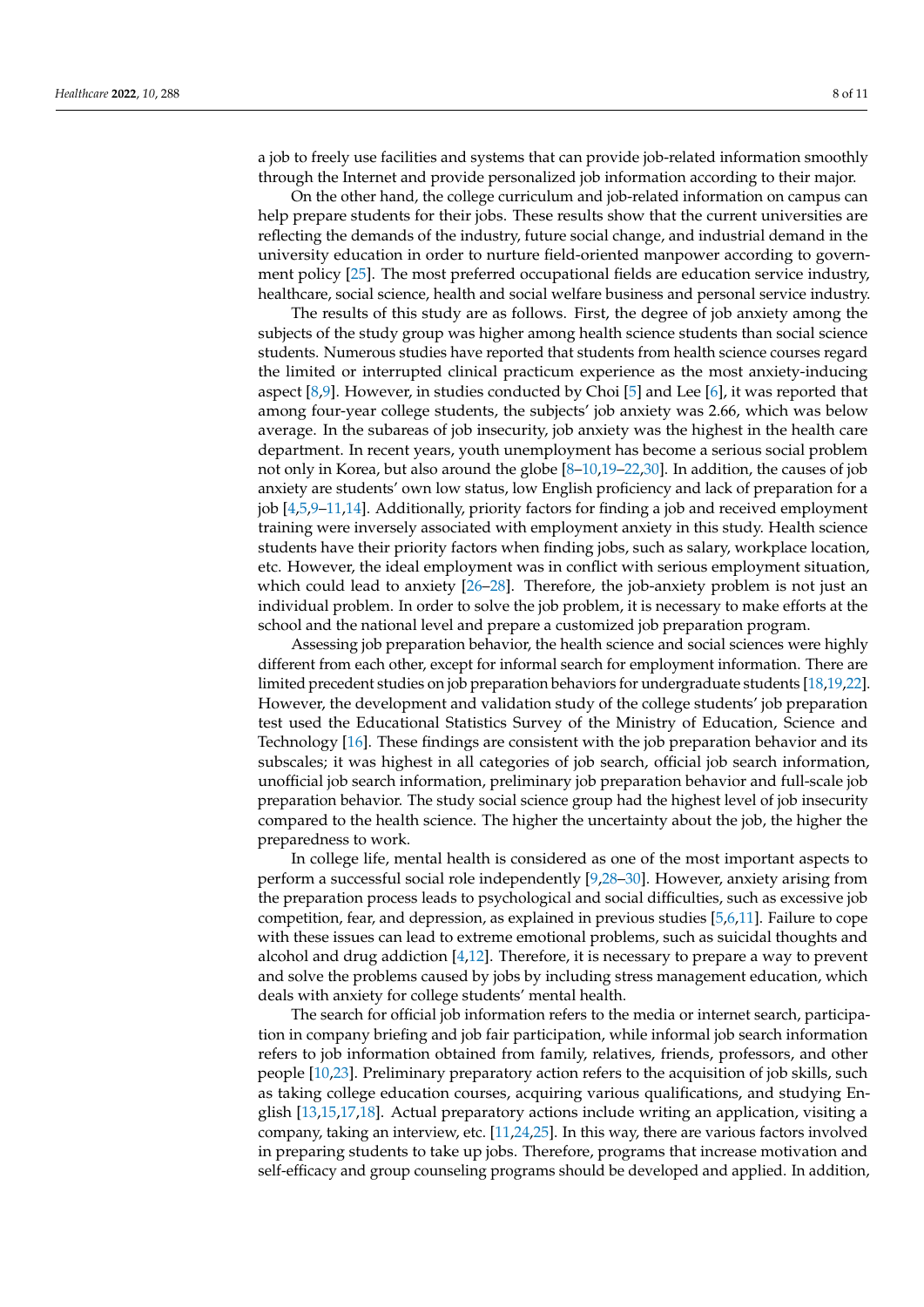full-fledged job preparation activities should establish a job support center within the university and provide various active and continuous services to students.

The result of this study shows that the degree of job anxiety and job preparation behaviors are higher than the middle level in students studying social sciences and health sciences. Therefore, in order to maintain and manage the mental health of college students who are currently anxious about their future, it is necessary to first help them to grow in a sound society through education for their stress management. In addition, they should be provided with a customized job preparation program for each department to help reduce the unemployment of college students and actively support their jobs.

# **5. Limitations**

Apart from the study contributions, there are also a few limitations. This study represents most of the undergraduate students; however, some students of three-year majors or interns were excluded. These students should be considered for future studies to get consistent results. The convenience sampling method of study participants posed as another limitation. Therefore, this sampling may not provide an exact outcome or represent the results of the entire population. In addition, self-reported data collection is described as a limitation because it may be exaggerated. More studies using mixed qualitative and quantitative methods are needed for a better understanding of job-seeking anxiety and job preparation behavior of undergraduate students. Furthermore, the anxiety level was higher among health science students due to a lack of confidence in simulation practice and interrupted clinical practicum during the COVID-19 pandemic. These environmental factors have made them more anxious about their procedure-based national license exam and job interviews in a clinical setting.

# **6. Conclusions and Suggestions**

This study attempted to examine and compare the job-seeking anxiety and job preparation behavior of undergraduate students. In addition, this study helped by providing insight towards reducing unwanted job-related mental health problems in undergraduate students by comparing and analyzing the job anxiety and preparation behaviors. Based on the above conclusions, we propose the following: First, there are insufficient studies on job anxiety and job preparation behaviors based on different majors; therefore, more studies in this area need to be conducted. Second, it is necessary to develop intervention strategies for employment-related seminars, job search demonstrations and psychological support services to reduce job-seeking anxiety. In addition, it could be explained that the students' job search should be more personalized by areas to respond to the different profiles. Therefore, this study suggests developing various customized job search programs for undergraduate students that can encourage their career plans and prepare them for employment in accordance with their desired job preparation stage.

#### *Implications of the Study*

This is the first study to focus on job-seeking anxiety and job preparation behavior among university students in different majors with large samples in Korea. The issues regarding job-seeking anxiety and preparation behavior have the most important concern and cause mental health problems including stress, depression, and suicidal ideation, as reported in previous studies [\[17](#page-10-2)[,18](#page-10-3)[,28](#page-10-15)[–30\]](#page-10-14). This study suggests that the students' academic or external affairs department must create an effective management strategy to provide mental health promotion and prevention by developing an intervention program, such as a counseling center and job finding guidance for undergraduates during their final year course.

The recommended policy implications have been divided into school health-based counseling and opportunistic job finding based on evidence of existing research. This includes counselling, e.g., psychosocial and mental wellbeing, opportunistic job search programs differing in terms of job findings, the duration between job preparation, and the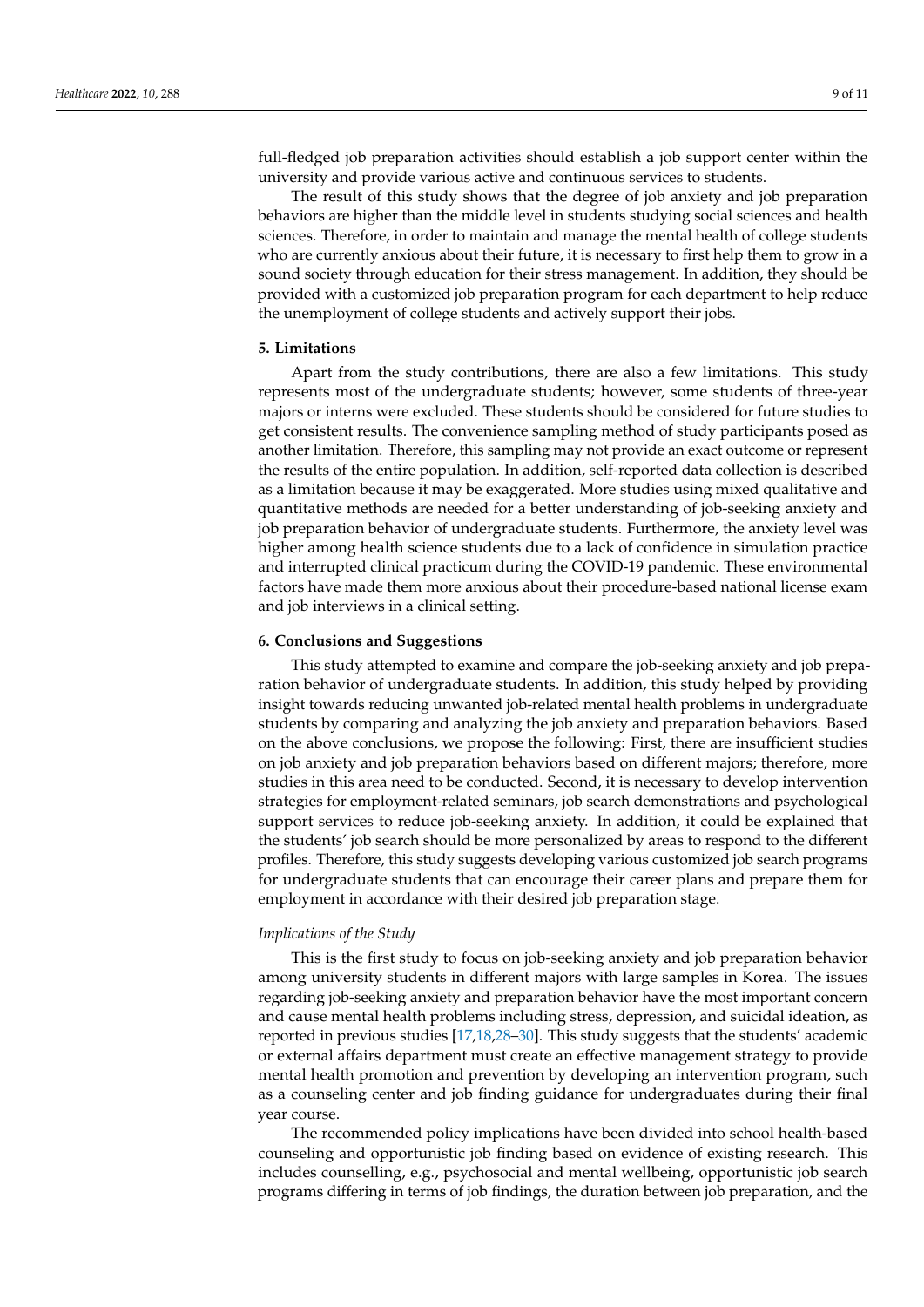specific job type based on individual decisions or recommended by professionals or health care counselors.

These policies should not only be implemented in settings in the university; the quality of teaching and mentoring should be emphasized to promote self-confidence in each student's major area or interest. In addition, nested qualitative research by focus group interviews would be recommended to identify the potential barriers and facilitators to improve intervention and adherence by helping to identify the impact factors and reduce the job-related findings and behavioral changes that intend to help undergraduate job seekers.

**Author Contributions:** J.K. and V.R. conceptualized and designed the study. J.K. collected the data while V.R. analyzed and interpreted the data. Data analysis supervised by J.O. The study was supervised by J.K. Resources and manuscript writing and edited by J.O. All of the authors have met the criteria for authorship and had a role in preparing the manuscript. All authors have approved the final manuscript. All authors have read and agreed to the published version of the manuscript.

**Funding:** This research received no external funding.

**Institutional Review Board Statement:** The study was conducted according to the guidelines of the Declaration of Helsinki, and approved by the Institutional Review Board of KAYA University (IRB no:320; Dated 23 April 2021).

**Informed Consent Statement:** Written informed consent was obtained from the participants prior to data collection in accordance with the national legislation and the institutional requirements.

**Data Availability Statement:** The raw data supporting the conclusions of this article will be made available by the authors, without undue reservation.

**Conflicts of Interest:** The authors declare that the research was conducted in the absence of any commercial or financial relationships that could be construed as a potential conflict of interest.

#### **References**

- <span id="page-9-0"></span>1. Statics Korea. *Survey on the Job Statistics of Graduates of Higher Education Institutions in Connection with Public DB*. 2016. Available online: [http://www.index.go.kr/potal/main/EachDtlPageDetail.do?idx\\_cd=2946](http://www.index.go.kr/potal/main/EachDtlPageDetail.do?idx_cd=2946) (accessed on 2 November 2020).
- <span id="page-9-1"></span>2. Statistics Korea. Unemployment Rate of People Aged 15 to 29 Years Old in South Korea from 2005 to 2020. Available online: [https://www.statista.com/statistics/1233398/south-korea-youth-unemployment-rate/#:~{}:text=In%202020%2C%20the%](https://www.statista.com/statistics/1233398/south-korea-youth-unemployment-rate/#:~{}:text=In%202020%2C%20the%20unemployment%20rate,increase%20from%20the%20previous%20year) [20unemployment%20rate,increase%20from%20the%20previous%20year](https://www.statista.com/statistics/1233398/south-korea-youth-unemployment-rate/#:~{}:text=In%202020%2C%20the%20unemployment%20rate,increase%20from%20the%20previous%20year) (accessed on 30 November 2020).
- <span id="page-9-2"></span>3. Park, S.J. Employment Crisis, Young People-4 Years of Vocational Training 6-Year College Humanities? Available online: <http://weekly.donga.com/List/3/05/11/840093/1> (accessed on 8 February 2017).
- <span id="page-9-3"></span>4. Kim, H.S. Analysis of structural relationship among predictors of job anxiety of college students. *Korean J. Couns.* **2013**, *14*, 1165–1187.
- <span id="page-9-12"></span>5. Yu, K.J.; Choi, Y.H. The Study on the Value Perception of Internship Practice and Satisfaction Influences on Deciding on a Career for Job-With Emphasis on Tourism Related Departments Students of University. *J. Tour. Stud.* **2013**, *25*, 27–55.
- <span id="page-9-4"></span>6. Lee, Y.K.; Kang, K.H. The Analysis about Job Stress and Career Decision Efficacy of undergraduates-in Focus of Engineering and Social Science Colleges. *J. Eng. Educ. Res.* **2011**, *14*, 60–67.
- <span id="page-9-5"></span>7. Go, S.W. A Study on the Effect Job Preparation Behavior of University Students that perceived on the Job Barriers. Master's Thesis, Yonsei University, Seoul, Korea, 2014.
- <span id="page-9-9"></span>8. Liu, S.; Huang, J.L.; Wang, M. Effectiveness of job search interventions: A meta-analytic review. *Psychol. Bull.* **2014**, *140*, 1009–1041. [\[CrossRef\]](http://doi.org/10.1037/a0035923) [\[PubMed\]](http://www.ncbi.nlm.nih.gov/pubmed/24588365)
- <span id="page-9-11"></span>9. I¸sik, E. The relationship of career decision self-efficacy, trait anxiety, and affectivity among undergraduate students. *Psychol. Rep.* **2012**, *111*, 805–813. [\[CrossRef\]](http://doi.org/10.2466/01.09.10.PR0.111.6.805-813) [\[PubMed\]](http://www.ncbi.nlm.nih.gov/pubmed/23402049)
- <span id="page-9-6"></span>10. Choi, S.H.; Lee, H.Y. Influence on College Students' Depression of Anxiety, Unemployment Stress, and Self-esteem–Moderating Effect of Resilience. *J. Korea Contents Assoc.* **2014**, *14*, 619–627. [\[CrossRef\]](http://doi.org/10.5392/JKCA.2014.14.10.619)
- <span id="page-9-7"></span>11. Jang, S.M.; Kyoung, S.Y. The Job-seeking Stress and Addictive Behaviors among College Students: Focused on the Mediating Effect of Anxiety. *Health Soc. Welf. Rev.* **2013**, *33*, 518–546. [\[CrossRef\]](http://doi.org/10.15709/hswr.2013.33.4.518)
- <span id="page-9-8"></span>12. Oh, Y.K.; Kim, D.G.; Chung, Y.J.; Lee, J.Y. The development and validity of job preparation behavior test for college students. *Korea Educ. Rev.* **2011**, *17*, 267–291.
- <span id="page-9-10"></span>13. Hwang, J.Y.; Park, J.H. A Structural Analysis of Relations among the Variables Related to Career Preparation Behavior for College Student. *J. Vocat. Educ. Res.* **2015**, *34*, 135–150.